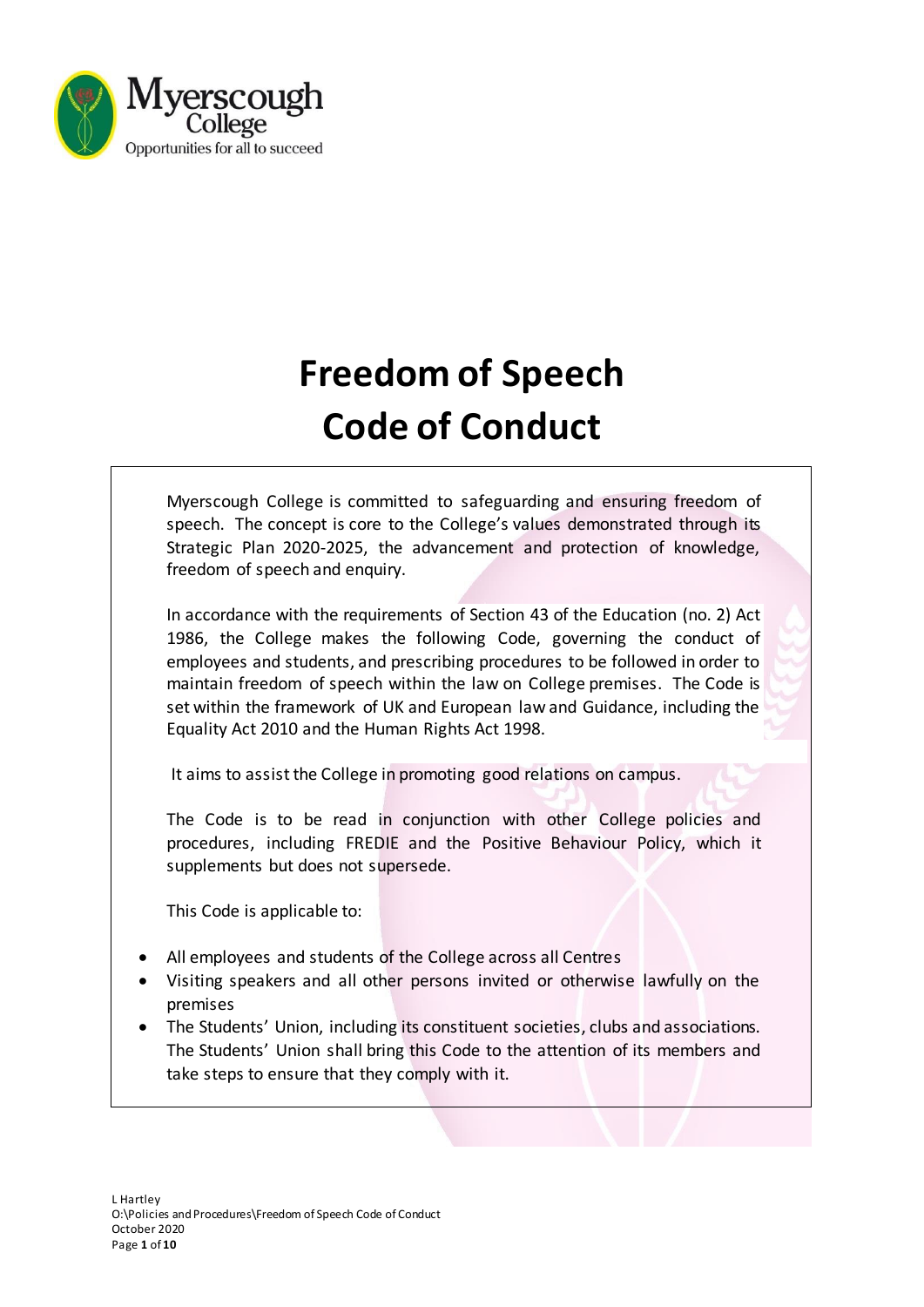All students and employees of the College must familiarise themselves with this Code of Practice to ensure Freedom of Speech ("the Code").

# **1. General Principles and Legal Duties**

- a) The College values and practises equality of opportunity, transparency and tolerance. It believes in the advancement and protection of knowledge, freedom of speech and enquiry, in the protection of the rights and freedoms of individuals, and in respect for diversity. The College commitments to FREDIE are detailed in the Equality Act.
- b) Section 43 of the Education (No.2) Act 1986 requires the College to take such steps as are reasonably practicable to ensure that freedom of speech within the law is secured for its students, employees and for visiting speakers.
- c) The College has the right and power to regulate the use of its premises, and is under no legal obligation to hold meetings on the campus which are open to the outside public. In compliance with its duties under the above legislation, however, the College will ensure, so far as is reasonably practicable, that the use of its premises is not denied to any individual or body of persons on any ground connected with
	- i) the beliefs or views of that individual or of any member of that body; or;
	- ii) the policy or objectives of that body.
- d) The College is also required to produce this Code, setting out the procedures to be followed by students and employeesin connection with the organisation of meetings and other activities which fall within any class specified in this Code, together with the conduct required of employees and students in connection with such meetings and activities.
- e) The College has regard to the need to ensure that academic employees have freedom within the law to question and test perceived wisdom, and to put forward new ideas and controversial or unpopular opinions, without placing themselves in jeopardy of losing their jobs or any privileges that they may have. These rights must be exercised within the law and are subject to this Code. The College will endeavour to uphold these rights for employees who work outside the UK; however, employees also need to have regard to the laws of the country in which they are working.

#### **2. Limitations on Freedom of Speech**

- a) Nothing in this Code shall interfere with the right to assemble, demonstrate, protest and speak within the law. However, hate crime and incitement to commit illegal acts will not be tolerated. The College has a duty to protect its employees and students from unlawful discrimination, harassment, intimidation or threats of violence on the grounds of race, sex, marriage and civil partnership status, pregnancy and maternity, gender reassignment, religion or belief, sexual orientation, disability and age.
- b) The College must comply with its specific obligations in relation to gender segregation pursuant to the Equality Act 2010. Gender segregation (ie the segregation of male and female attendees via seating or standing arrangements) is prohibited by law for all meetings and events save as for meetings and events held for the purposes of religious observance undertaken by the adherents of a particular faith.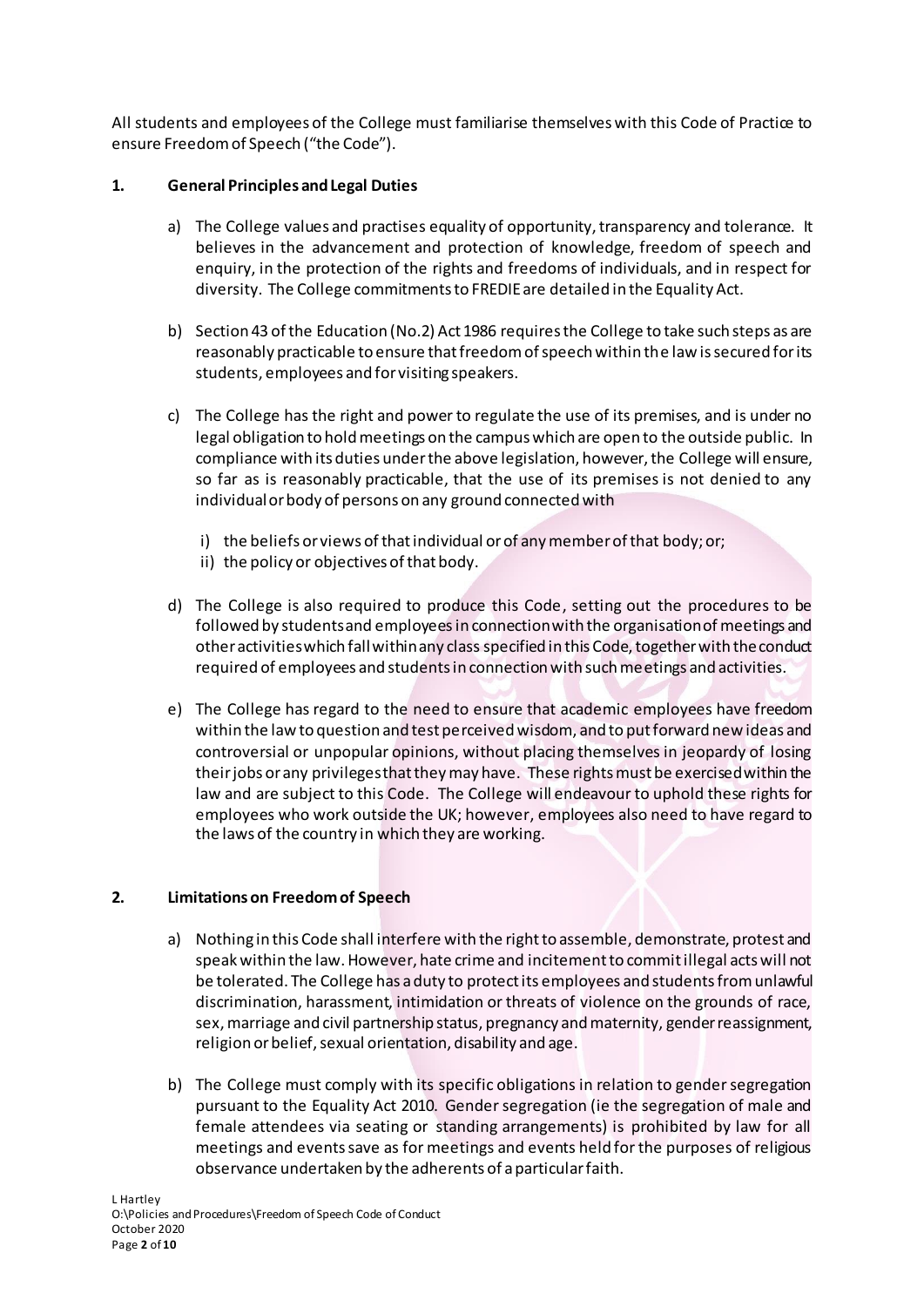- c) Segregation is permissible in these circumstances only. In all other meetings and events, the College is legally obliged to take all reasonably practicable steps to prevent gender segregation.
- d) The College must also take account of other legal obligations which may require it to have regard to what is said on its premises, including complying with the prevent agenda counter-terrorism legislation and criminal law. A speaker, for example, who makes slanderous statements or who incites an audience to violence or to a breach of the peace or to racial hatred / 'hate speech' transgresses the bounds of lawful speech. Equally, assemblies of persons, even if directed to lawful purposes, cease to be lawful if they cause serious public disorder or breaches of the peace. Whilst upholding the principle of freedom of speech recognised in this Code, the College also has a right to take action to prevent damage to its property or reputation; such action will not be unreasonably taken.
- e) In the context of the broader notion of academic freedom, it is expected that all statements, claims and predictions or similar, reflect the academic principles of, amongst other things, an accessible evidential base and a coherence of argument within the context of a recognised academic method or approach, in an area of the Principal's recognised expertise.

#### **3. Scope of the Code**

- a) The Code shall apply to:
	- employees and students of the College at all centres
	- visiting speakers and all other persons invited or otherwise lawfully on the premises
	- The Students' Union, including its constituent societies, clubs and associations. The College and University Centre shall bring this Code to the attention of members and take steps to ensure that they comply with it
- b) Subject to the limitations in paragraph 6.2 below, the Code shall apply to all forms of communication and expression utilising the facilities/assets of the College, irrespective of the medium employed, including:
	- Meetings and similar organised events arranged internally or by external organisations, including by the Students' Union. The procedure to be followed in such casesis set out at paragraph 6.1
	- The display of signs, posters and distribution of literature
	- The display of internal / non-profit making advertising material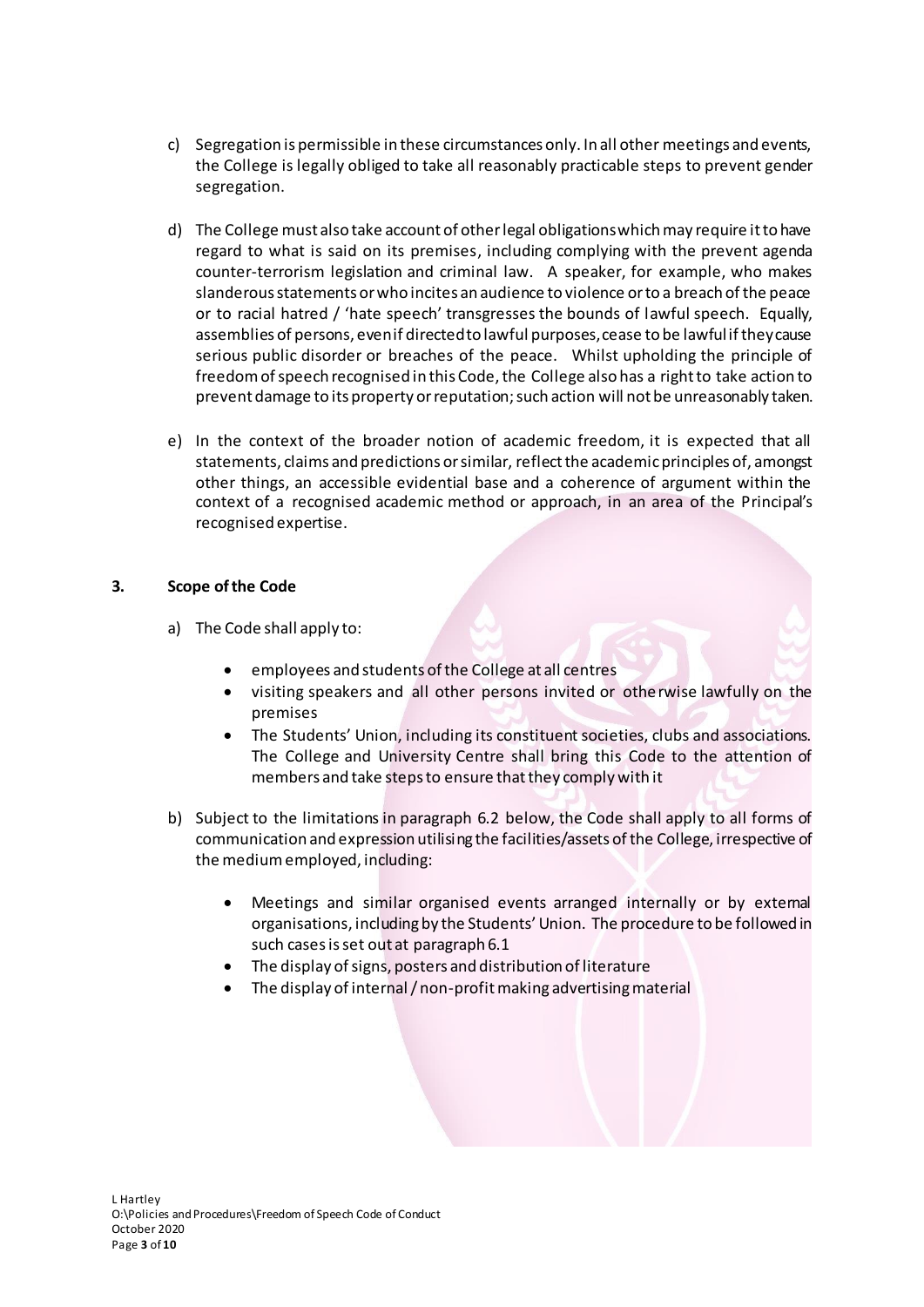- The display of audio-visual material
- Social and recreational activities
- Online and social media
- Information on the VLE and use of the VLE (Canvas)
- Programme related activities, assessments and products
- College branded events taking place off campus
- Any other activity which the College Board from time to time declares to fall within the Code

#### **4. Responsibilities**

- a) The Vice Principal shall be responsible to the College for the operation of this Code. This may include setting up a group to consider a 'designated event' (as defined in paragraph 5).
- b) Any such group shall comprise such representatives as the Vice Principal considers appropriate.
- c) In reaching any decision under this Code, the Collegewill give careful consideration to the relevant issues and all available evidence, and act proportionately. It will endeavour to balance the right to freedom of speech, and its duty to protect it, with any relevant legal limitations. It will also take into account relevant guidance that may be issued by appropriate bodies.
- d) Any decision under the Code will be made as soon as reasonably practicable, and in any event, no more than 10 working days after the Vice Principal receives notification of the 'designated event'.
- e) Only the Vice Principal, (or, in his/her absence, a member of the Executive nominated by the Vice Principal) has the authority to ban a designated event, subject to appeal as set out in paragraph (f) below.
- f) Where there is a dispute about the Vice Principal'sinterpretation of this Code or his/her ruling in a particular instance, the matter may be referred to the Principal or in his/her absence, a member of the Executive nominated by the Vice Principal, who has had no previous involvement in the issue,for final determination if time and practicalities permit. The appeal must be made within 5 working days of the decision. Any such decision, whether made by the Principal or the Principal's nominee, will be final but must be reported to the next meeting of the College Governors.
- g) Any instances where the Code has been invoked must be reported to the College Clerk to the Corporation and Corporate Services Manager who will report to the Governors, as appropriate.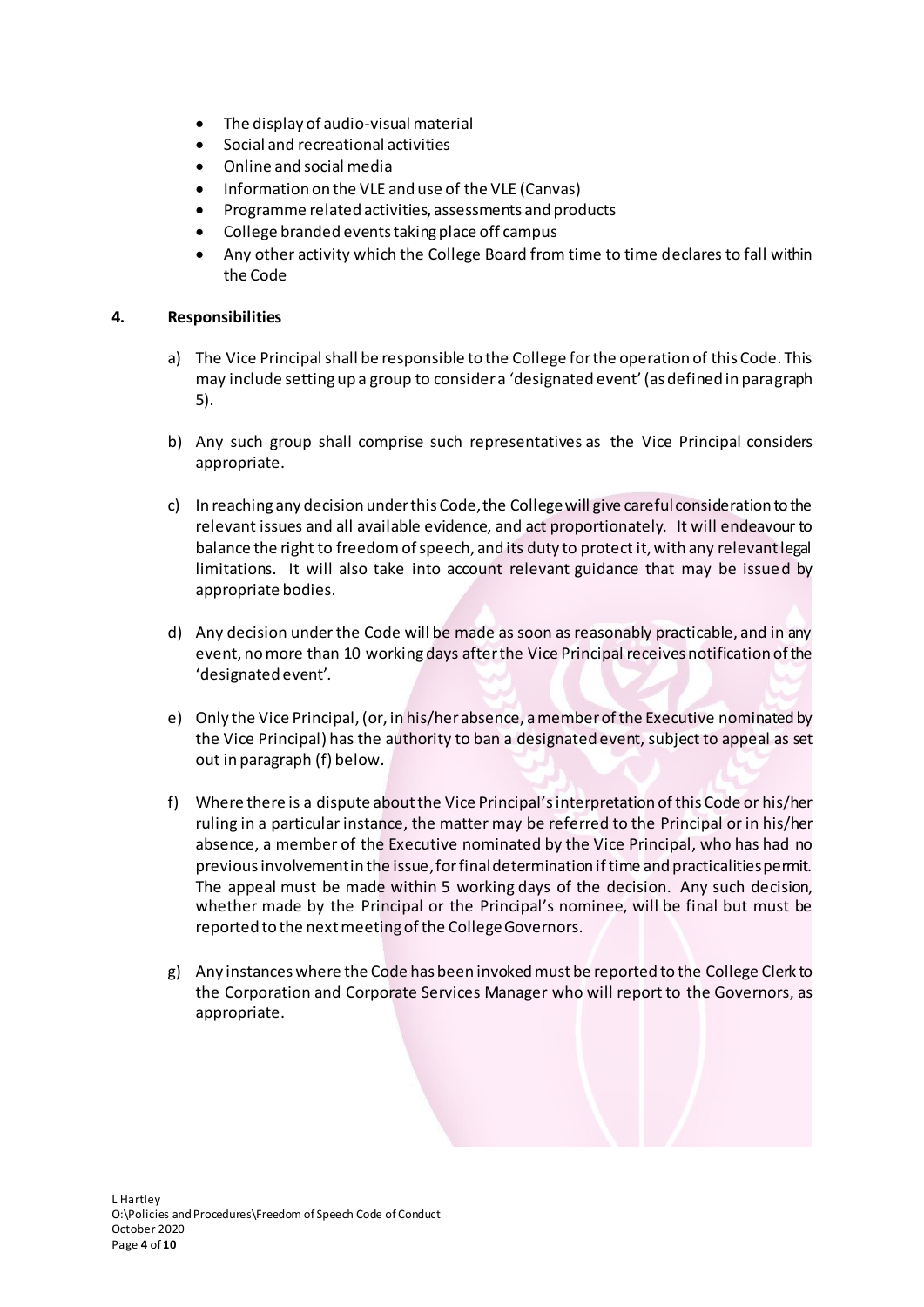## **5. 'Designated Event' - Definition**

A 'Designated Event' is defined as: any meeting, event or other activity due to take place on College premises or utilising College facilities which makes it likely that the College would be failing to act in accordance with duties imposed on it by law, or which would infringe the rights or freedoms of others if no action were taken in respect of the event. For the purposes of illustration only, the following is a non-exhaustive list of possible 'Designated Events':

- the expression of views which may be contrary to the law, or views which are expressed in a manner which may be contrary to the law;
- A number of different UK laws outlaw hate speech. Among them is Section 4 of the Public Order Act 1986 (POA), which makes it an offence for a person to use "threatening, abusive or insulting words or behaviour that causes, or is likely to cause, another person harassment, alarm or distress". This law has been revised over the years to include language that is deemed to incite "racial and religious hatred", as well as "hatred on the grounds of sexual orientation" and language that "encourages terrorism";
- The Terrorism Act 2006 criminalises "encouragement of terrorism" which includes making statements that glorify terrorist acts;
- Section 127 of the Communications Act 2003 makes it illegal to send a message via a public electronic communications network that is considered grossly offensive, or of an indecent, obscene or menacing character;
- any meeting or other activity where it is likely that the speaker may not be able to enter or leave the building safely and/or deliver his/her speech (see paragraph 6 below);
- any event at which a breach of the peace is likely to occur;
- the commission of, or incitement of persons to commit, an unlawful act;
- organisation of an event by, or on behalf of, any organisation or group which is outlawed under UK law;
- any meeting or event where there is a reasonable risk of unlawful gender segregation. For example, any meeting or event that follows religious worship, where gender segregation has taken place, which is attended by non-adherents to the religion involved.

#### **6. Associated Policies, Regulations and Procedures**

- a) Any breach of this Code and any conduct or course of action which prejudices the lawful exercise of freedom of speech or which causes the College to fail in its legal duties as set out in this Code will render those responsible subject to disciplinary proceedings as laid down by the College. In the event of a concern as to whether an activity falls within the definition of a 'designated event' (as defined in paragraph 5), advice should be sought from the Director of Corporate Services.
- b) Concerns about compliance with this Code of Practice or general procedures concerning freedom of speech will be addressed using the appropriate procedure; general conduct on campus is regulated by the FE & HE Student Charters and Student Positive Behavioural Policy and Staff Disciplinary Policy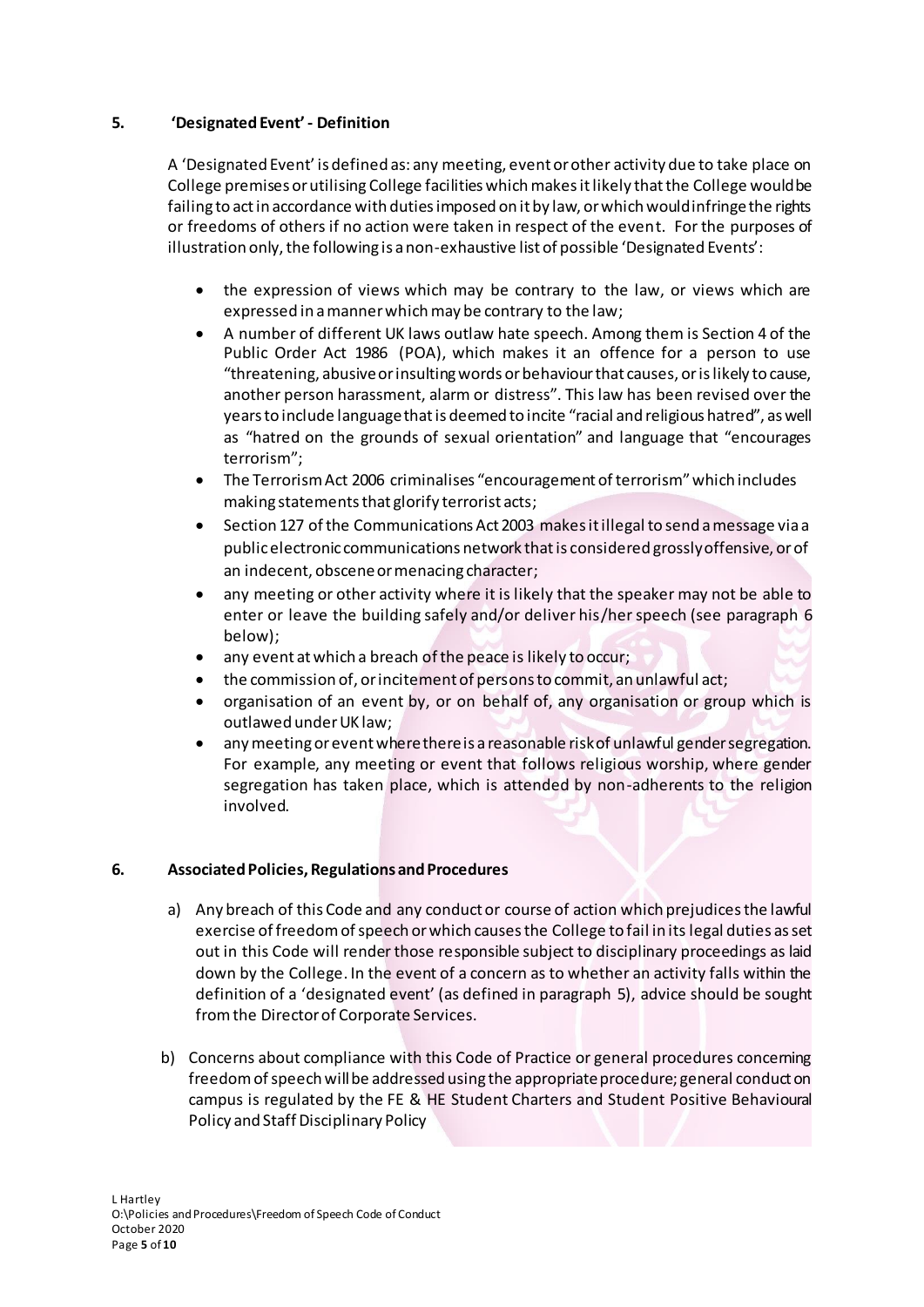c) Additionally, if any such actions involve breaches of the law, the College will be ready to assist the prosecuting authorities to implement the processes of law, and if charges are preferred, may stay disciplinary proceedings pending the outcome of any such proceedings.

# 6.1 **Meetings and Similar Organised Events**

- a) All internal bookings of managed rooms on College premises should be made in accordance with Room Booking Procedures.
- b) Any booking of College facilities by, or on behalf of an external person or organisation,must be made subject to the Conditions of Hire of College Facilities. Such bookings are administered by Accommodation Manager.
- c) Arrangements for visiting speakers must be made following the procedural guidelines of the Visiting Speakers policy.
- d) All bookings of rooms or use of spaces on College premises by both internal and external persons are subject to compliance with this Code.
- e) Organisers of meetings and other events are advised that room bookings and/or notification should always take place at the earliest possible date. Bookings may have to be refused, even where minimum times are complied with, if there is insufficient time in which to complete the necessary arrangements and procedures (including any appeal).
- f) It is the responsibility of those who organise meetings or similar events to ensure that the question as to whether a meeting may be a 'designated event' (as defined in paragraph 5) has been properly considered in good time by relevant College employees with all decisions appropriately recorded. In the event of doubt, advice should be sought from the Director of Corporate Services.

#### 6.2 **Advertising, Selling and Revenue-Generating Activity**

Nothing in this Code shall be interpreted as affording an automatic right for third parties to use College premises for the purposes of advertising, selling or other revenue-generating activity.

#### 6.3 **Social and Recreational Activities**

- a) Employees should take note of the College's Social Media Policy and Procedure.
- b) Employees and students should take note of the Acceptable Use of IT Resources Policies and Procedures.
- c) Employees and students should make themselves aware of legislation and policies relating to the licensing of events and seek advice from the Facilities Co-ordinator should further information be required.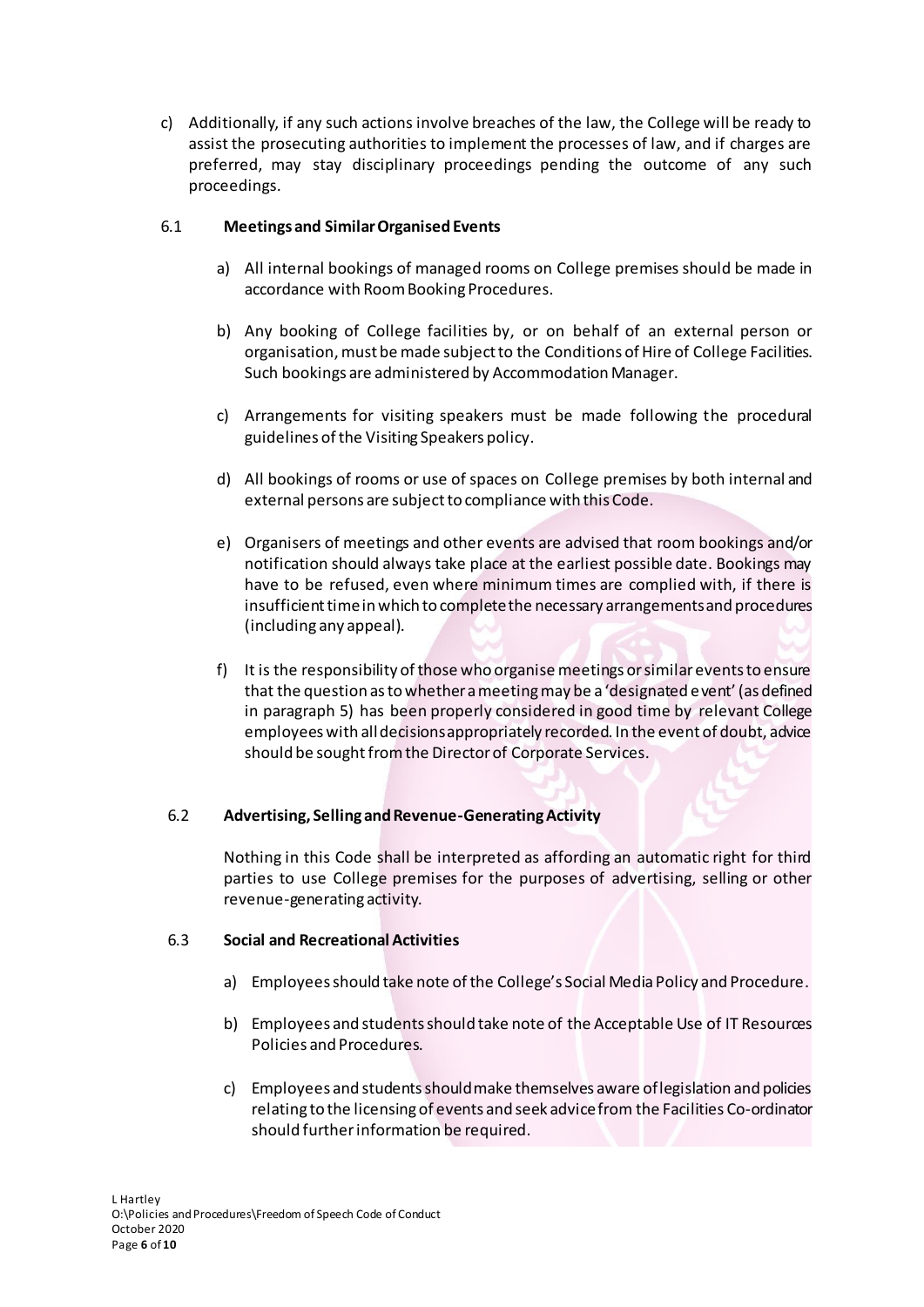## 6.4 **Students' Union Code of Practice**

The Code of Practice relating to the operation of the Students' Union is available from the Students' Union.

#### **7. Review**

This Code will be reviewed on an annual basis.

#### **Relevant Legislation**

- 1. The Education Act (No 2) 1986 (Section 43) imposes specific obligations on organisations to promote and protect freedom of speech and requires that universities: "shall take such steps as are reasonably practicable to ensure that freedom of speech within the law is secured for members, students and employees of the establishment and for visiting speakers." The Act includes a duty on governing bodies to issue and keep updated a code of practice setting out the procedures to be followed by members, students and employees in connection with meetings on the premises.
- 2. Higher Education and Research Act 2017, The [Higher Education and Research Act 2017](http://www.legislation.gov.uk/ukpga/2017/29/contents/enacted) (HERA) makes it clear that all universities and colleges which register with the Office for Students must uphold the existing laws around freedom of speech. Where they are registered, universities and colleges must follow the OfS (Office for Students) [regulatory framework](https://officeforstudents.org.uk/advice-and-guidance/regulation/the-regulatory-framework-for-higher-education-in-england/).
- 3. Freedom of thought, conscience and religion (Article 9); freedom of expression (Article 10); and freedom of assembly and association (Article 11) are safeguarded by the European Convention on Human Rights and incorporated into UK law by the Human Rights Act 1998.
- 4. The Equality Act 2010 places a duty on the Organisation to eliminate discrimination, harassment and victimisation and further to foster good relations between all members of the Organisations community.
- 5. The Public Order Act 1986 contains a range of criminal offences relating to violent conduct, speech or actions that threaten violence or cause fear, harm or distress. The Act also makes it an offence to use threatening, abusive or insulting words or behaviour either with the intention of stirring up racial and religious hatred, or in circumstances where it is likely racial or religious hatred will be stirred up as well as stirring up hatred on grounds of sexual orientation.
- 6. The Terrorism Acts of 2000 and 2006 define certain criminal activities relating to terrorism in terms of inciting acts of terrorism, disseminating terrorist publications or belonging to or supporting proscribed organisations. Terrorism is defined as including the use or threat of serious violence against a person or serious damage to a property for the purpose of advancing a political, religious or ideological objective.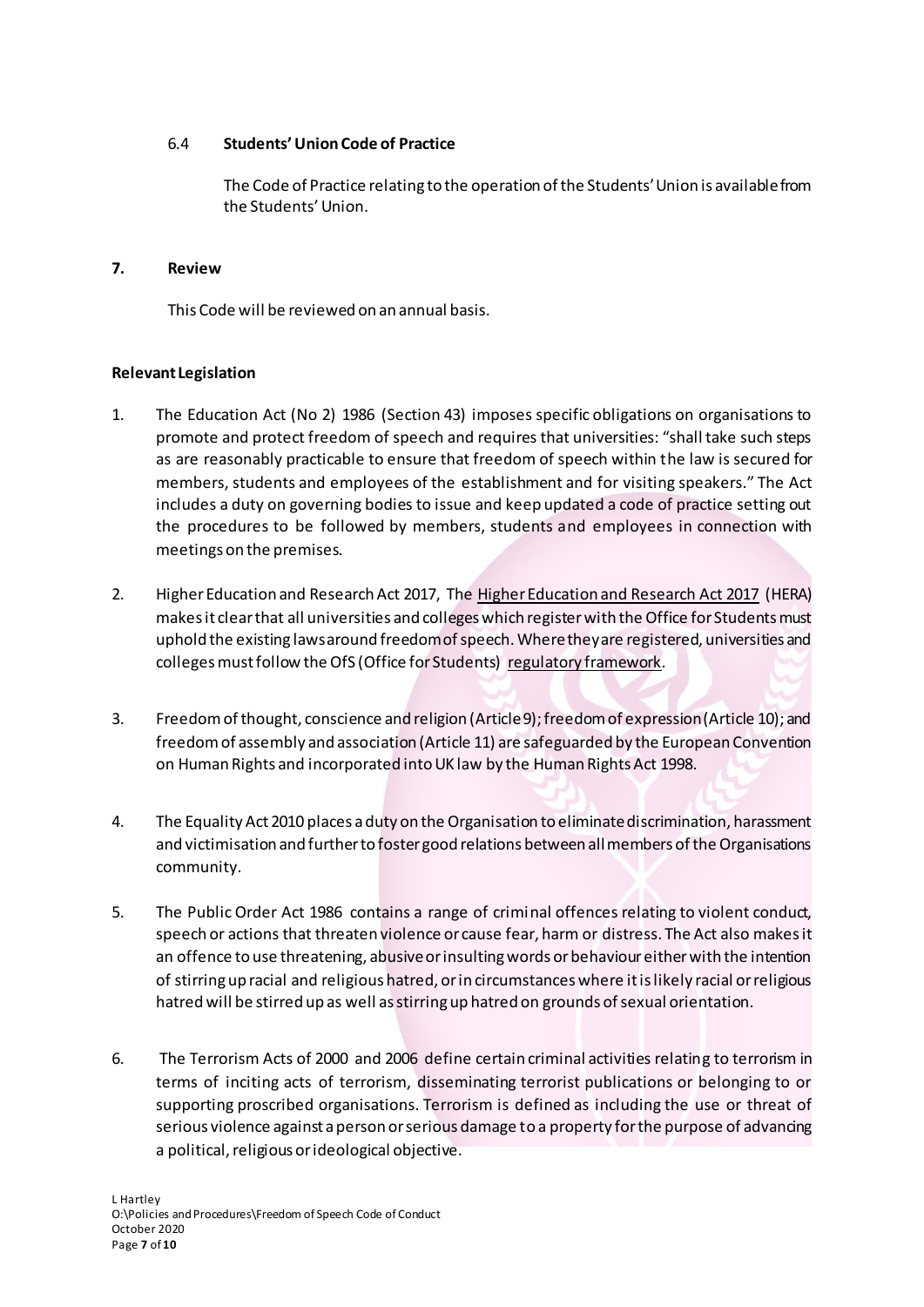7. The Counter Terrorism and Security Act 2015 places an obligation on the Organisation to have due regard to its duty to prevent people from being drawn into terrorism (as interpreted in the relevant case law).

# **Linked Policies and Procedures**

The following policies, regulation and codes support the legal context and are relevant for the operation of Myerscough's Code of Practice on Freedom of Speech:

- Procedure for the Management of Events (include External Speakers)
- External / Guest Speaker Information and Procedure
- Visitor Code of Conduct
- FE Student Charter
- HE Student Charter
- Student Positive Behavioural Policy and Procedure
- Child Protection and Safeguarding Policy and Procedure
- Bullying and Harassment Staff and Students
- Fitness to Study Policy and Procedure
- Staff Discipline procedure
- FREDIE Policy and Procedure
- Dignity at Work Policy and Procedure
- Health and Safety Policy
- Social Media Policy and Procedure
- Acceptable Use of IT Resources Policy & Procedures
- Room Bookings Procedures
- Residential Guidelines
- Myerscough College Teacher's Guide for Online Learning
- Protocols for Learners Working Online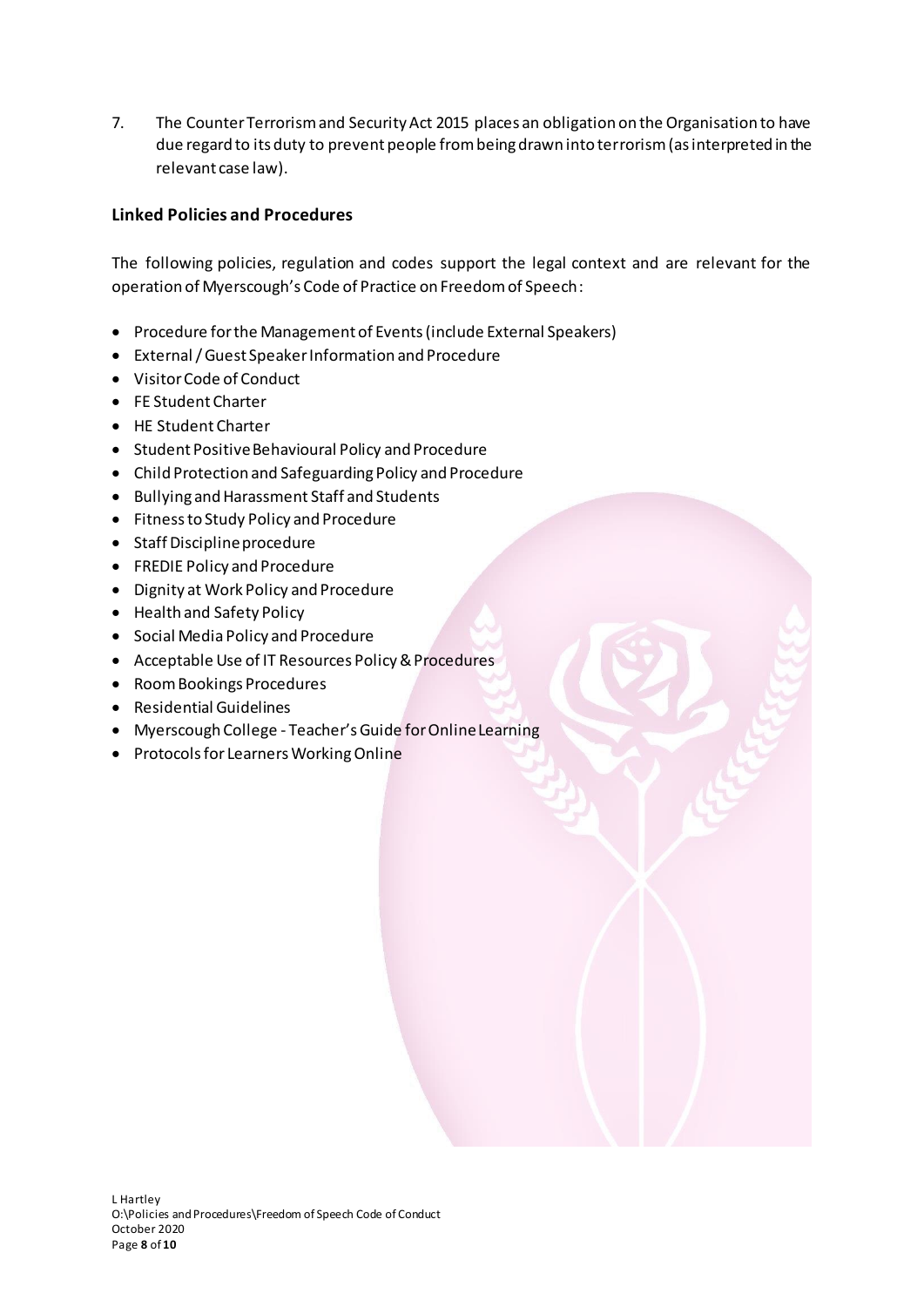| <b>Document History</b>                                                               |                                                  |                                            |                                                          |
|---------------------------------------------------------------------------------------|--------------------------------------------------|--------------------------------------------|----------------------------------------------------------|
| Author:                                                                               | Director of Student<br>Support & Welfare         | <b>Ref and Document</b><br><b>Version:</b> | Freedom of Speech<br>Code of Conduct -<br>V <sub>1</sub> |
| Approval:                                                                             | Senior Leadership<br>Team                        | <b>Approval Date:</b>                      | October 2020                                             |
| <b>Review Date:</b>                                                                   | October 2021                                     |                                            |                                                          |
| <b>Publication:</b>                                                                   | <b>Staff Intranet</b><br><b>Student Intranet</b> |                                            |                                                          |
| <b>Quality Assurance</b>                                                              |                                                  |                                            |                                                          |
| This Policy and Procedure maps to the following external quality assurance frameworks |                                                  |                                            |                                                          |
| <b>Framework</b>                                                                      |                                                  | <b>Framework Section Reference(s)</b>      |                                                          |
| <b>EIF (Education Inspection Framework)</b>                                           |                                                  |                                            |                                                          |
| <b>MATRIX</b>                                                                         |                                                  |                                            |                                                          |
| <b>OfS (Office for Students)</b>                                                      |                                                  |                                            |                                                          |
| <b>QIA</b>                                                                            |                                                  |                                            |                                                          |
| <b>ESFA</b>                                                                           |                                                  |                                            |                                                          |
| <b>Key Changes to Document</b>                                                        |                                                  |                                            |                                                          |
| Updated                                                                               |                                                  |                                            |                                                          |

#### **All Myerscough College Policies are subject to screening for Equality Impact Assessment**

Equality Impact Assessments are carried out to see whether the policy has, or is likely to have, a negative impact on grounds of: age, disability, gender reassignment, pregnancy and maternity, race, religion or belief, marriage or civil partnership, sex or sexual orientation

Myerscough College not only fulfils its legal position in relation to current and future equality legislation, but additionally goes beyond compliance in providing and promoting "Opportunities for all to succeed", free from any aspect of discrimination, harassment or victimisation.

All staff have a duty of care to look after the interests of and support their colleagues. *This policy takes account of* our commitment to eliminating discrimination, identifying and removing barriers and providing equal opportunities for our learners, staff and visitors to ensure that no one feels excluded or disadvantaged.

#### **Safeguarding, Learner Protection and Prevent**

All staff have a responsibility to support and promote the College's commitment to providing a safe environment for students, staff and visitors. Additionally, all staff have a responsibility to report any Safeguarding or Prevent issues to the Designated Senior Lead for Safeguarding and Prevent.